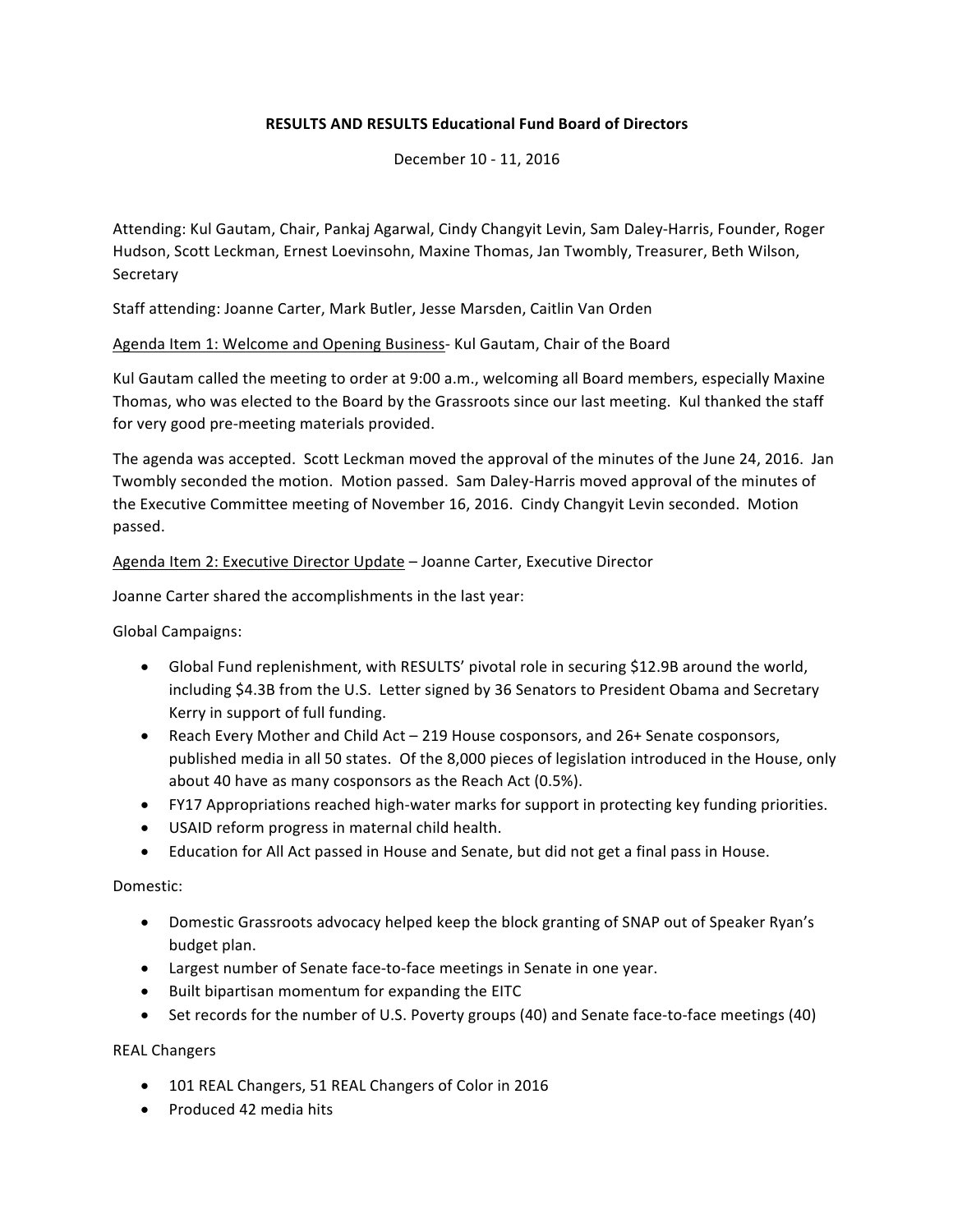- Engaged in 38 in-district meetings
- 33 Real Change alumni attended 2016 IC
- 17 alumni are serving 2017 2019 as Group Leaders, 2 are becoming Regional Coordinators
- During 2016 4 CITAM+ Zambia Real Changers, held four outreach events, delivered 47 letters to Minister of Health on GFATM and delivered 40 letters to Minister of Finance on budget.

We discussed the impact of using our resources to mobilize citizens in developing countries to advocate in their own countries. They are very effective in moving their governments to address health and poverty issues.

There are both opportunities for improving domestic policy (EITC and an infrastructure package) about which we need to be ambitious, and areas where we may have to be defensive (block granting of SNAP, Medicaid, Head Start). Discussed our role on coming domestic issues.

Global health and education receive bipartisan support already and that can be built stronger in the next few years. Aid reform provides strong opportunity for improved health and education outcomes on a global scale. Our international and domestic partners may be great voices to move the new administration towards poverty reduction initiatives. The World Bank is committing \$70B over 3 years (40% of the total International Development Association (IDA) loans) to global poverty reduction.

On both domestic and global issues, our relationship with Members of Congress will be more important than ever. We have to get to everybody, but key Senators will be pivotal. We need to support our Congressional champions.

# Priorities:

- 1. Being present in all 50 states and key Congressional Districts
- 2. Strengthen our presence in the states and Congressional Districts where we are already active
- 3. Impact in the first 100 days
- 4. Leading with Action theme of our strategic plan

### Agenda Item 3: Investing in our Organizational Strength – Jan Twombly, Treasurer

Jan spoke to the need to invest in our own infrastructure and our ability to grow our development capacity. We watched a TED Talk on how non-profits can think differently about investing in their own development.

# Agenda Item 4: Strategic Plan 2017 -2019 - Joanne Carter, Executive Director and Jesse Marsden, Chief of Staff

Jesse and Joanne reviewed the development process and the content of the current iteration of the Strategic Plan. The Board was pleased with the technical document, but encouraged the development of both the metrics elements and a powerful public facing, memorable version of the plan. The budgets in the three years covered by the plan will need to be \$40 - \$56 M (\$19M annually). Sam Daley-Harris and Scott Leckman both suggested that the organization's historical "personal breakthrough" language should be added to and articulated in the mission statement, which the staff had discussed in earlier conversations. Jan Twombly made a motion for the Board to endorse the Strategic Plan, down through the goal level, encompassing the recommendations made during the board discussion. Scott seconded the motion. Motioned passed unanimously.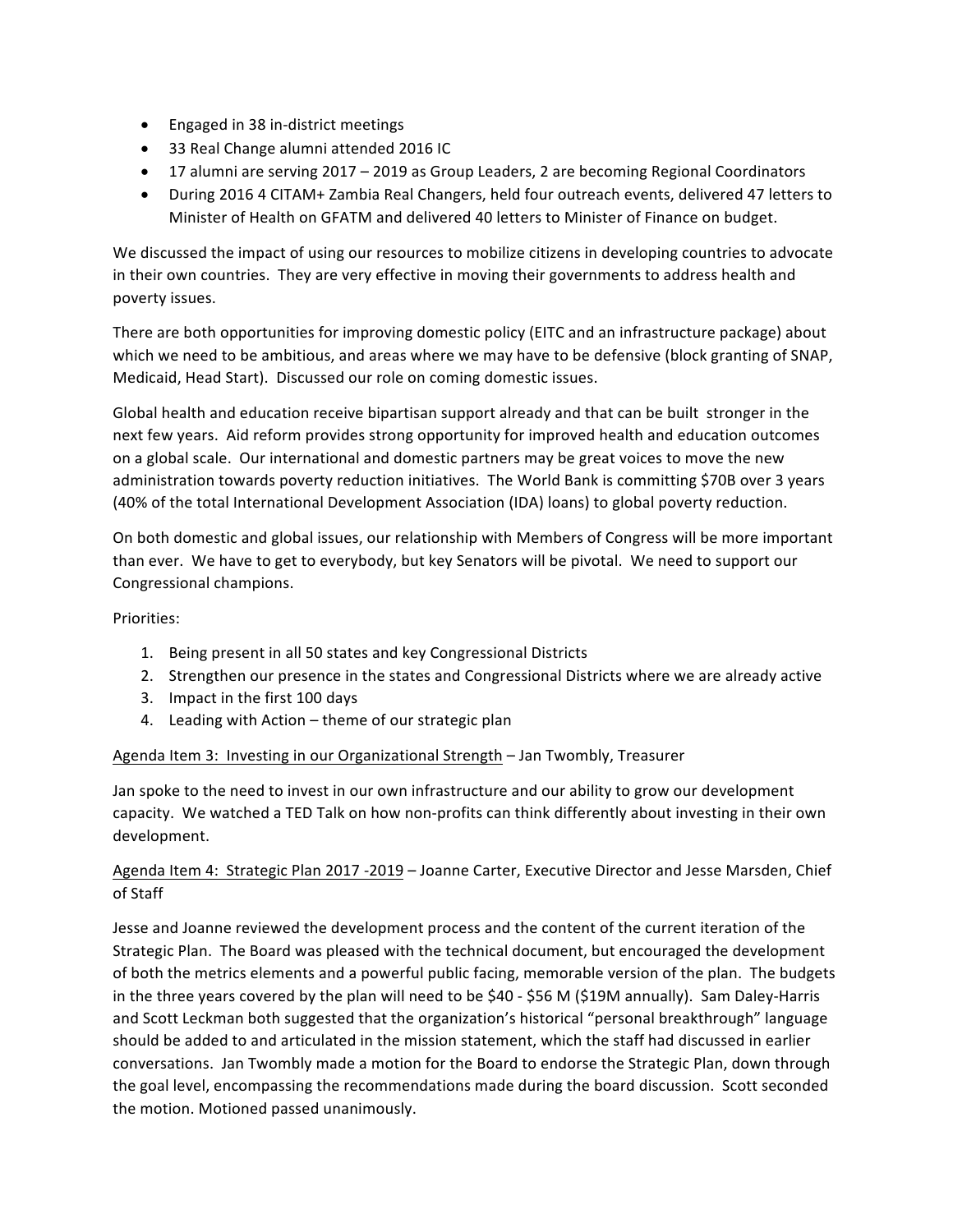Agenda 5: Review of 2017 Campaigns – Ernest Loevinsohn, Chair of Issues Committee

Meredith reported on the U.S. Poverty Campaign, which is to continue our multi-year economic mobility efforts, work to expand the EITC, and to take action rooted in racial equity. The Board discussed the political climate and how we message our goals in that context. New policy opportunities around an infrastructure bill, EITC application rates and reducing EITC application complexities and predatory lending may exist.

Ernie reported on the 2017 global issues. The three or four issues are Appropriations (actual numbers TBD), the Reach every Mother and Child Act, the U.S. pledge for the Global Partnership for Education replenishment and possibly influencing how the \$70B IDA World Bank funds are invested in poverty reduction. We discussed how to create more support from conservatives for the Reach Act.

The Issues Committee will meet again in December to work on the details of the campaigns.

Agenda Item 6: 2015 Audit Report – Jan Twombly, Treasurer

Tina Peacher, CPA, with Jones, Maresca & McQuade, P.A., stated that there were no findings from the audit and an unqualified opinion issued. Nor were there any insufficiencies in the organizational financial process or access to documents needed for the audit.

Jan moved and Sam seconded that the Board accept the Audit report. Motion passed. Jan reported that all the required financial reports have been filed or are being filed in accordance with their due dates. 

Current Fiscal Year Report - Mark Butler reported. The Board reviewed and discussed the Financial Statement for January  $1 -$  October 31, 2016.

Agenda Item 7: FY 2107 Budget Discussion - Mark Butler, Director, Finance and Administration

Mark reported that staff has been working on the 2017 budget and will complete that work in the next few weeks. The Finance Committee will meet in January to review the final staff proposed budget, passing it onto the Executive Committee for approval.

The Board engaged in discussion about the need for securing the resources we need to have sufficient reserves, reinvest in development, strengthen our infrastructure and expand our network nationally and globally. 

# Direction given by the Board to the staff is to create a balanced budget, but to plan for reduced **revenue** in operations if needed and increased revenue in development efforts.

Agenda Item 8: Board Development – Beth Wilson, Chair, Board Development Committee

Beth moved and Roger Hudson seconded that the proposal for an Advisory Board brought forward by the BDC be adopted with three changes:

- The group shall be called the RESULTS Council of Advisors
- Members shall have unlimited three-year terms
- There shall be up to 10 members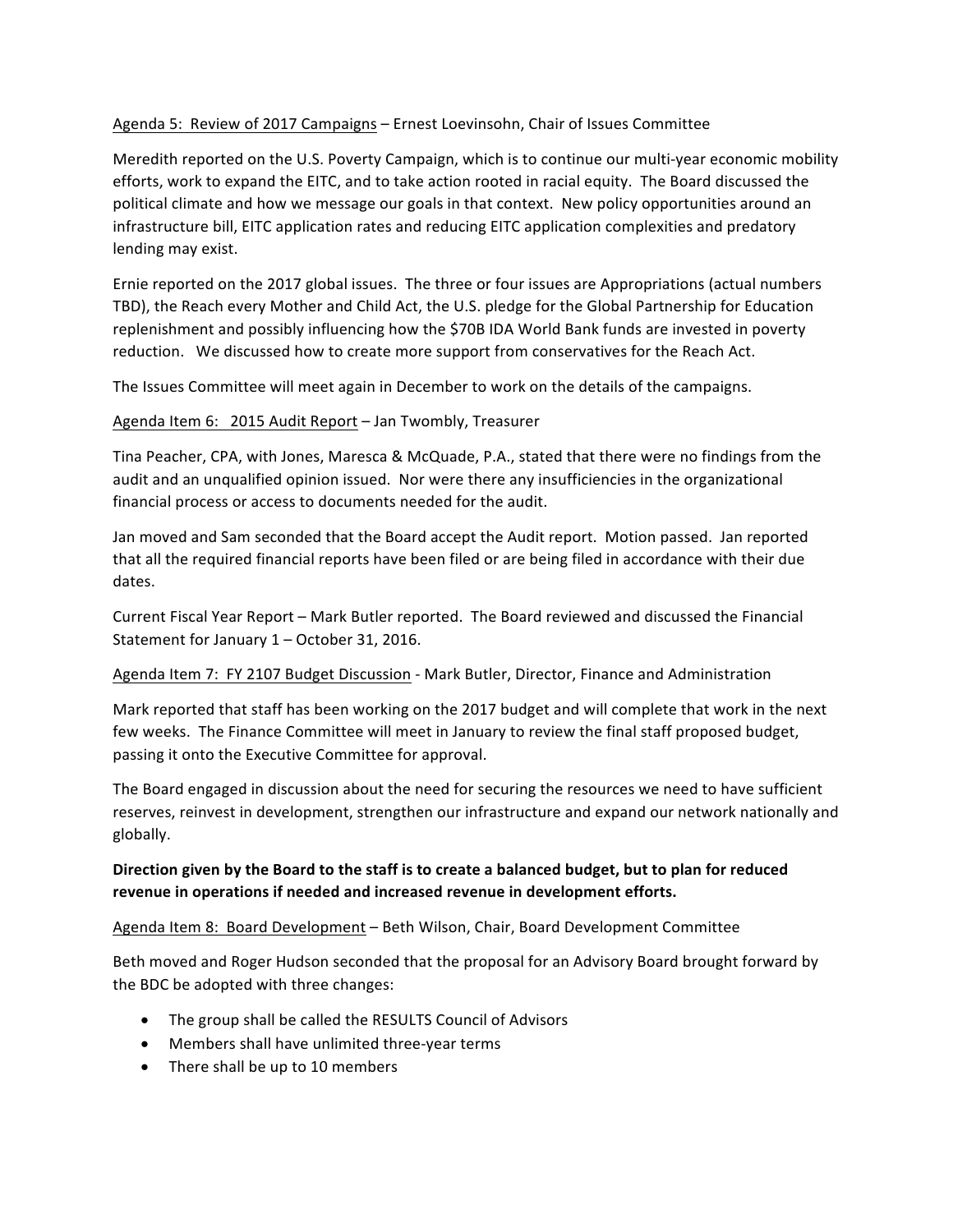• Council of Advisors members will advise the Board and ED on effective strategies for achieving the organization's mission.

Roger, a member of the BDC, moved to adopt the changes in the Board Guidebook proposed by the BDC to create the Audit Committee and change the review limits for organizational expenditures. The motion passed.

#### Agenda Item 8: Board Committee Reports

Kul asked if we could have fewer committees.

Sam moved that the BDC, Bylaws and Nominations committees be merged to be the Board Development and Governance Committee. Vanessa Garcia seconded. Passed. Ernie moved to hold the implementation of the motion until the BDC can bring forward a recommendation for implementation. Roger seconded. Motion passed.

- 1. Finance Committee Jan Twombly noted that the Finance Committee had already made its report.
- 2. Audit Committee Maxine Thomas will Chair the Committee; Heide Craig will represent the Finance Committee on the Audit Committee and there will be an outside expert assigned to the Committee. Jan and Mark will identify and recruit that person.
- 3. Board Development Committee Beth noted that the BDC had shared all its work, either through the written report or the work already conducted by the Board today.
- 4. Grassroots Board Member Committee Cindy reported that the GRBM Committee has written up a protocol for conducting the annual election of the GRBM and has asked for Grassroots training on the SDGs, including at the IC. Staff have planned a webinar for the Grassroots to learn about the SDGs. This led to a general discussion about the benefits and methods for grounding our poverty reduction work in the context of the SDGs.
- 5. Marketing Committee Cindy reported that the Marketing Committee met last night to talk about messaging in this post-election time. There is a need to provide new messaging for the grassroots. Colin is active developing those messages and providing sample documents and a webinar for the grassroots on Wednesday, Dec.  $14<sup>th</sup>$  at 8 pm ET.
- 6. Issues Committee Ernie noted that a report already given during earlier parts of the agenda.
- 7. Fundraising Committee Roger provided a written report. He said the committee is involved in the conversation of stepping up our organizational fundraising.

The meeting adjourned at 5:35.

The Boards of RESULTS and RESULTS Educational Fund reconvened on December 11, 2016 at 9:00 a.m. ET.

Agenda Item 9: Achieving a Step Change in Organizational Funding - Caitlin van Orden, Director of Individual Giving.

Jan introduced the topic by stating that we need to create a buildup in organizational fundraising capacity to meet our goal of ending poverty. We need to develop a plan for "how to get to the next level".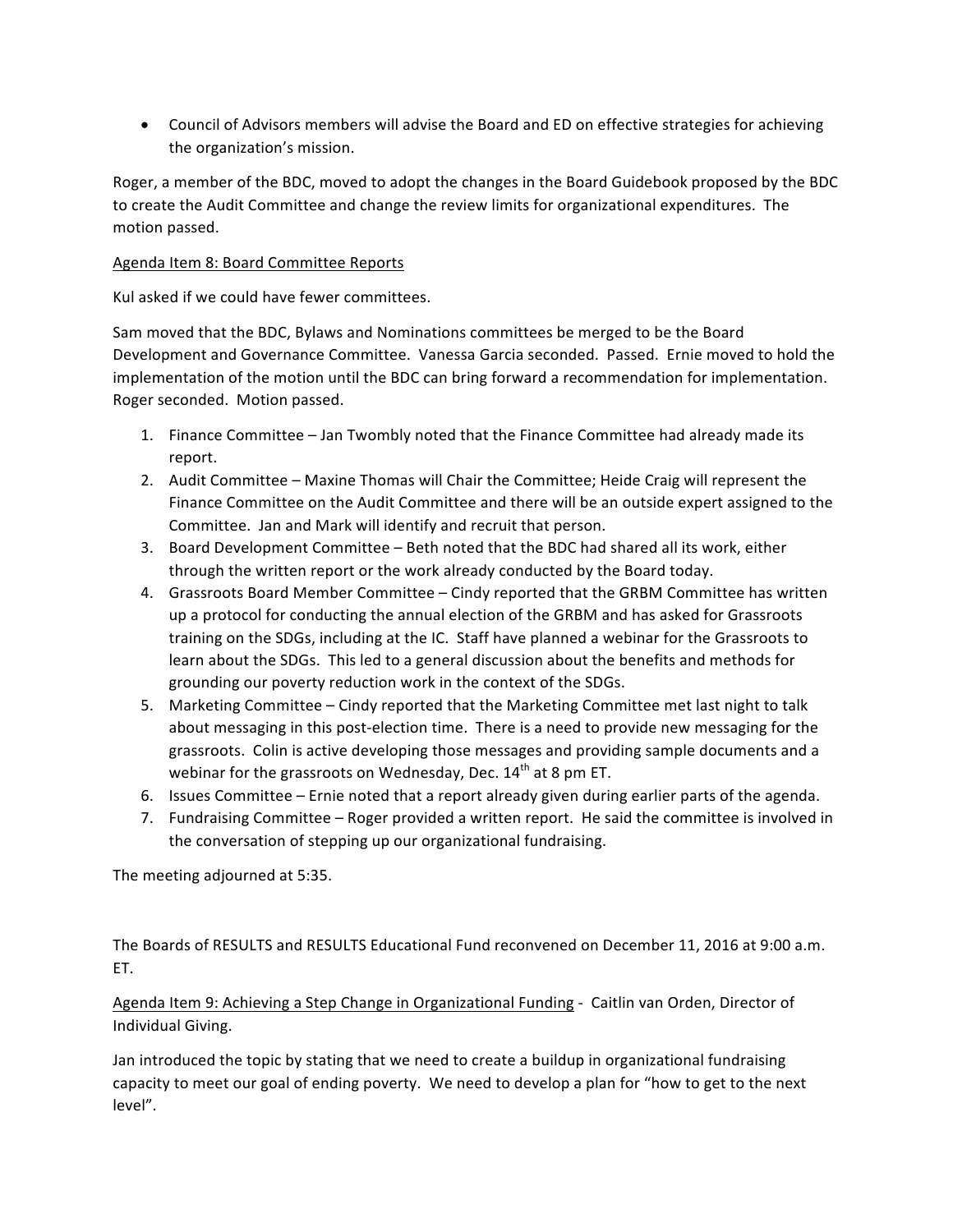Caitlin presented fundraising concepts and thoughts in a PowerPoint.

### **Components of a Strong Giving Program**

- Clear message and consistent branding
- Strong acquisition program to bring in small dollar donors year round
- Retention and Renewal program to keep newly acquired donors; re-up lapsed donors
- Upgrade strategy/pipeline
- Major Donor program to qualify, steward and solicit new and existing major donors
- Planned giving program

### Keys to Success:

- Testing
- Segmentation and Targeting
- Multi-Channel Program
- Clear Donor Pathways
- Tracking and Reporting

### Program Infrastructure

- Tools and Infrastructure
- Data Management
- Stewardship and Cultivation

### How Do We Get There?

- Strong Systems for Retention, Renewal and Upgrade
- Tools and Training
- Invest in Acquisition
- More solicitations and testing

RESULTS' average gift is \$113 (industry standard - \$80), first time donor retention rate: 20% (industry standard - 30%), in-house mailing response rates - 3% (3.7%), email response rates: .0025% (.05 - .1%) (we sent 4,000 requests and got one response).

Discussion – We need to bring in a Major Gifts Officer (MGO) and to build our small donor base to make a transition. Initial request is for \$100,000 for a MGO.

Our consensus at the conclusion of an extensive discussion: We are committed to making a step change in our development budget so that we can raise significantly more unrestricted funds in the coming years. Staff was encouraged to pursue that goal without putting any more of the fundraising burden on the grassroots.

## Agenda Item 10: RESULTS and Organization Commitment to Non-Partisan or Bi-Partisan Approach

Scott introduced the topic by describing recent incidents in which partisan issues during RESULTS events/training have been less than bipartisan. He feels that on the global side, the issues are less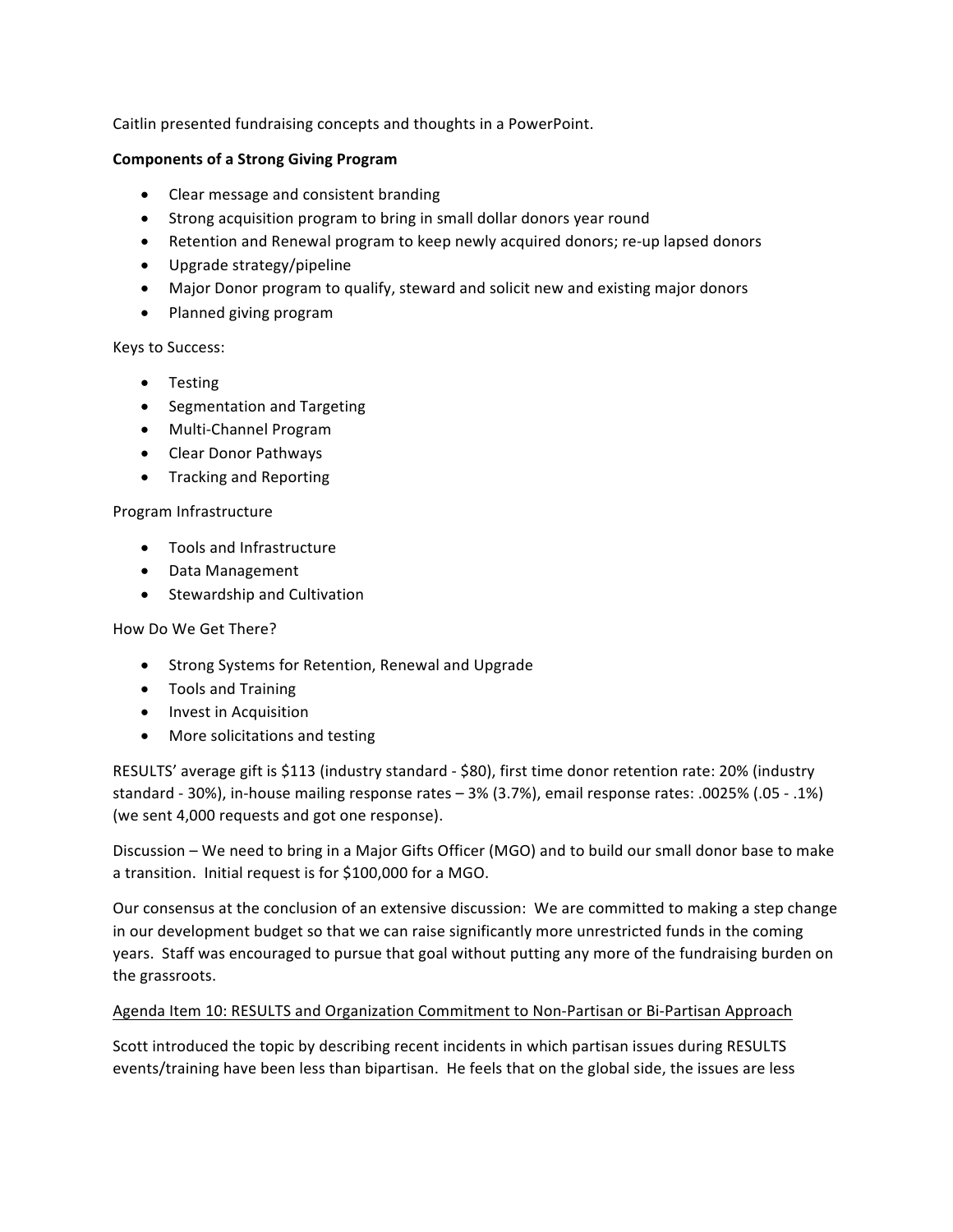partisan, but on the domestic side the issues are fairly partisan. The question is how do we make ending poverty a Republican goal as much as it is a Democratic goal.

We agreed that we will:

- $\bullet$  invite several conservatives to speak at the next IC,
- recruit conservatives onto the new RESULTS Council of Advisors,
- host a discussion on the national webinars to encourage grassroots to be skilled non-partisans,
- ask Group Leaders to promote non-partisan behavior within their groups,
- develop messages about our issues that are better heard by conservatives,
- and ask RESULTS people at all levels to recruit conservative people at every level to join our ranks.

### Agenda Item 11: Updates for 2017 Planning - Jesse Marsden, Chief of Staff

Jesse reported that the staff has restructured the planning and implementation for the 2017 IC, syncing it with some of the elements in our strategic plan so as to support the implementation of the plan, including rural outreach. The IC will be at the Washington Court Hotel again. Ernie suggested that we include a big push on the World Bank by the U.S. attendees. He further suggested that we invite the U.S. leader at the World Bank to be an IC speaker. Kul suggested that we be sure to invite conservatives to speak. Joanne suggested that if Board members have ideas about speakers, to be sure to communicate them to the staff. Jesse suggested that there may be some overlap between those we invite to speak at the IC and those we might invite to be on the new RESULS Council of Advisors.

#### Agenda Item 12: Naming of the  $501(c)(4)$  and Communications Alignment

California law makes it important to consider changing the way we refer to RESULTS Educational Fund in some of our formal communications tools as well in our fundraising resources and receipts. Board members expressed their desire to retain the name RESULTS for the majority of our work and organization. Staff were asked to find an internal solution to any difficulties that occur in the day to day operations with having two names for the organization.

#### Agenda Item 13: Executive Director Annual Review - Jan Twombly, Treasurer

Jan reported that it is the Finance Committee whose responsibility it is to conduct Joanne Carter's annual review. Joanne will be asked to write a self-evaluation. The Finance Committee will interview about five staff and five volunteers, compile the information, and get it to Kul, who will share that information with Joanne. Following that, Joanne will share with the Executive Committee what her goals will be for 2017.

Agenda Item 14: Dates for the next Board and EC meetings

Executive Committee - Wednesday, January 25, 2017 at 9:00 pm ET

Board Meeting – Friday, July 21, 2017 from  $9:00$  a.m.  $-5:00$  pm ET

Agenda Item 15: In camera Board Session –

Is not needed for this meeting, but include in future meetings in case we desire it.